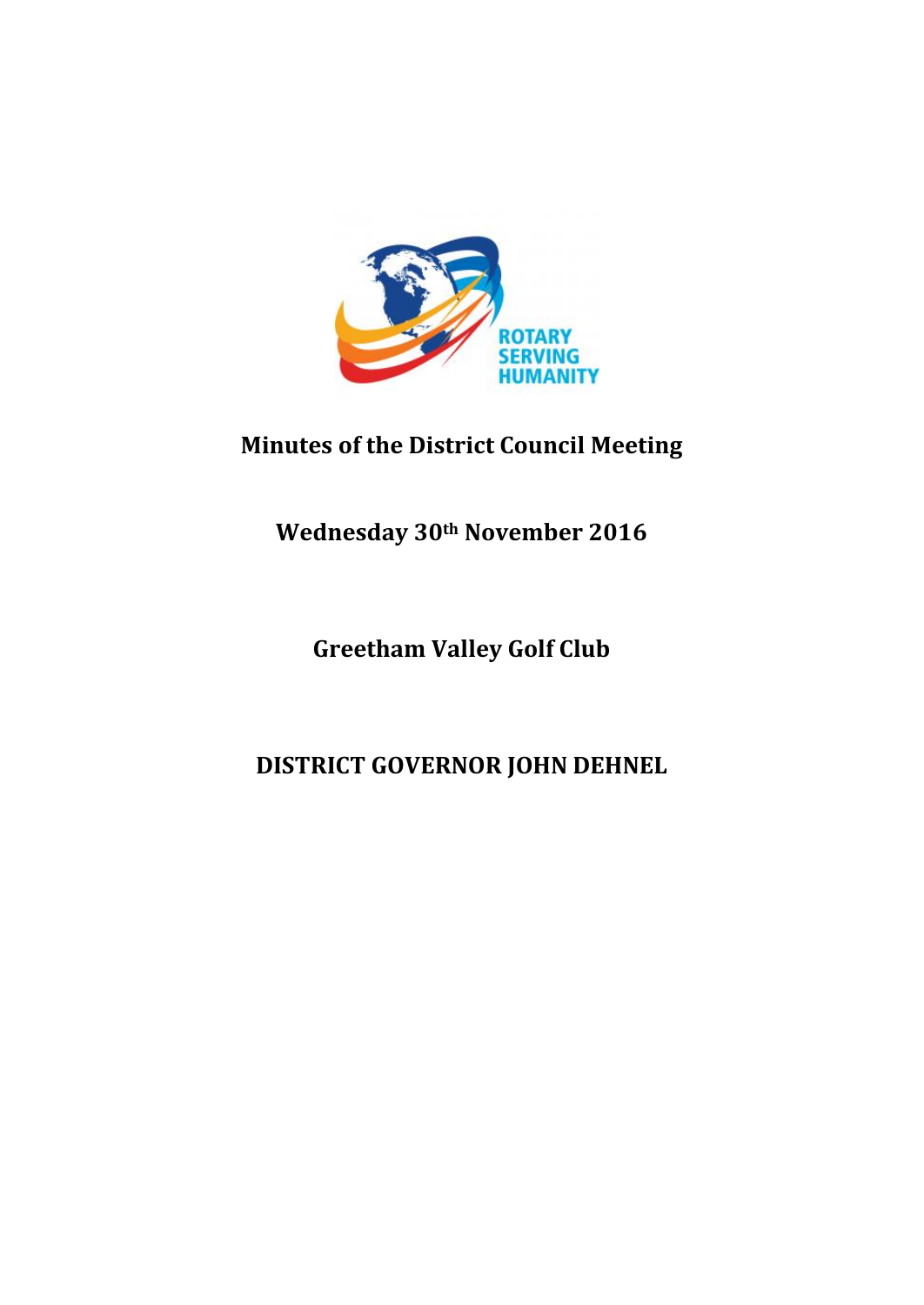## **Rotary International District 1070 Council Meeting – Wednesday 30 November 2016**

District Governor (DG) John Dehnel chaired the meeting, which was held at Greetham Valley Golf Club commencing at 7.30p.m.

There were 125 Rotarians present from 59 Clubs (Area AE 5; Area AW 9 Area B 9 Area C 10 Area D 8; Area E 8 Area F 10.

# **C 16/17.16 Apologies and Welcome**

Apologies were received from: PDG'S Iain Vernon, Peter Manton, Margaret Taylor, Len Taylor,Dan Connan. Rtn's David Ward, Alan Jukes, Hugh Watson, John Garley and Alex Kondrass Rotary Clubs Shepshed, Kimbolton Castle, Kempston,Welland Valley.

## **C16/17.17 Act of Remembrance**

All those present stood in remembrance of those Rotarians who had passed to higher service since the previous Council Meeting and DG John read out the names: Trevor Chown Northampton West, Keith Fisher Peterborough (Hon) David Garrick Grantham, Richard Geary Coalville, Robert Hall Peterborough, Gethin Jones Northampton, Brian Mounter Sleaford Kesteven (Hon) Kevin Roberts Sleaford, John Shaw St Neots, Robin Tucker Sleaford, David Woodhouse Ashby Hastings.

## **C16/17.18 Minutes of the Last District Council Meeting Held on 18 July 2016.**

There were no questions or comments. A motion to approve the minutes was carried unanimously.

> **Proposed: PDG Richard Hyde (Ramsey) Seconded: DGE Chris Davies (Market Harborough)**

## **C16/17.19 Matters Arising**

There were no Matters Arising

## **C16/17.20 District Governor's Report**

The DG Report had already been circulated and there were no questions. As usual, an update would be issued at the beginning of December. DG John took the opportunity to update Council on some other issues.

- a. He had completed visits to all Clubs in the District and had emphasised Rotary Serving Humanity. Emphasis had also been given to the fact that this coming year saw the centenary of Foundation and invited members to go to Atlanta next year.
- b. Across RIBI, 6 million crocuses had been bought by Rotary Clubs. D1070 accounted for almost one third of a million – a truly outstanding effort to raise awareness of End Polio.
- c. In spreading ideas across the newly expanded District he emphasised:
	- i) that for the Disability Games there is a need for admin, sponsorship, publicity and registration officers. Rtn Karen Caudwell (Horncastle) would need several more volunteers later.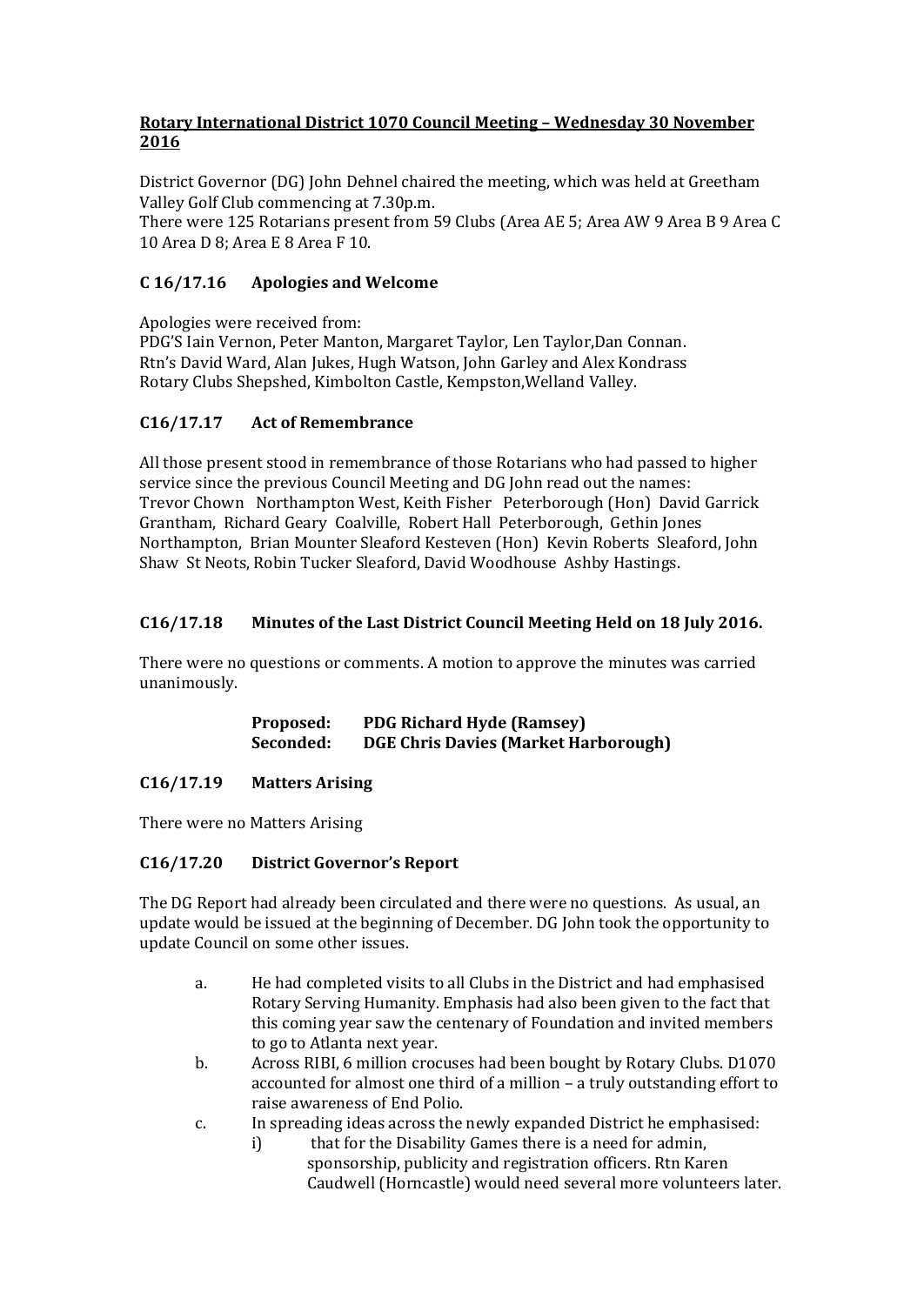A meeting would be held at Rtn Doug Henderson's (Stamford Burghley) on 14 Dec at 8p.m.

- ii) Awareness of SlamJam had been raised across the District.
- iii) It was disappointing that Junior RYLA had been cancelled at a late stage. However, RYLA is progressing well.
- iv) The Steering Group for Heartwize has been formed and will be meeting shortly.

As always, DG John emphasised that in many ways Vocational is a real strength for Rotary.

Membership had been discussed at General Council and there were areas of real concern. Within RIBI membership has declined by over 1500 in the last year. However, within D1070 membership has in fact increased slightly. The RIBI losses had lead to a Budget Review. The budget for 2016-2017 was based on membership of 48500; forecast for 2016/17 is based on a lower figure of 47500-48000 and that for 2017-18 drops again to 46250. Capitation for this year is set at £52. A fee of £62 for 2017/18 would result in a deficit budget of £119000. A fee of £64-65 would result in a balanced budget.

Representatives from RIBI are developing a 3 year financial business plan looking at the areas of highest risk and cost. They will be looking for less expensive options and may include radical changes to how the Association operates.. A Strategic Planning Group is to be chaired by RI Director Elect Brian Stoyel comprising 2xDGs, 2xDGEs and 2xDGNs. Inputs are being worked on by each DG with their continuity groups. This requires urgent action with reviews taking place leading up to an additional Strategic Planning Meeting in January and the topic being on the agenda for General Council in February. Those actions that are possible immediately will be implanted. Others may need to be taken to the RIBI Annual Business Meeting or event to COL in 2019

DG John brought forward a proposal from District Executive that **Future District Council Meetings until July 2018 be held at Greetham Valley GC**

### PDG Linda May (Blaby Meridian) brought forward **an alternative proposal that the meetings should alternate between Greetham and Corby.**

PDG Richard Hyde (Ramsey) asked about the different costs. The DS was able to confirm that costs at Corby are £185 whilst costs at Greetham are £150.

AG Stephen Holdaway (AG A(East)) spoke in support of Greetham noting that during discussions that led to D1270 Clubs joining D1070, it was agreed that the focus of the District should move a little further north and that alternative venues would be considered.

A question was raised as to the numbers of delegates from new clubs attending the meeting; a count showed a total of 16.

Richard Strange (Northampton West) asked whether e-meetings and voting could be considered. This is likely to be addressed by the District Executive.

The Amended Motion that meetings should alternate between Greetham and Corby was put to the vote.

**Proposed: PDG Linda May (Blaby Meridian) Seconded: PDG Chris Chew (South Holland)**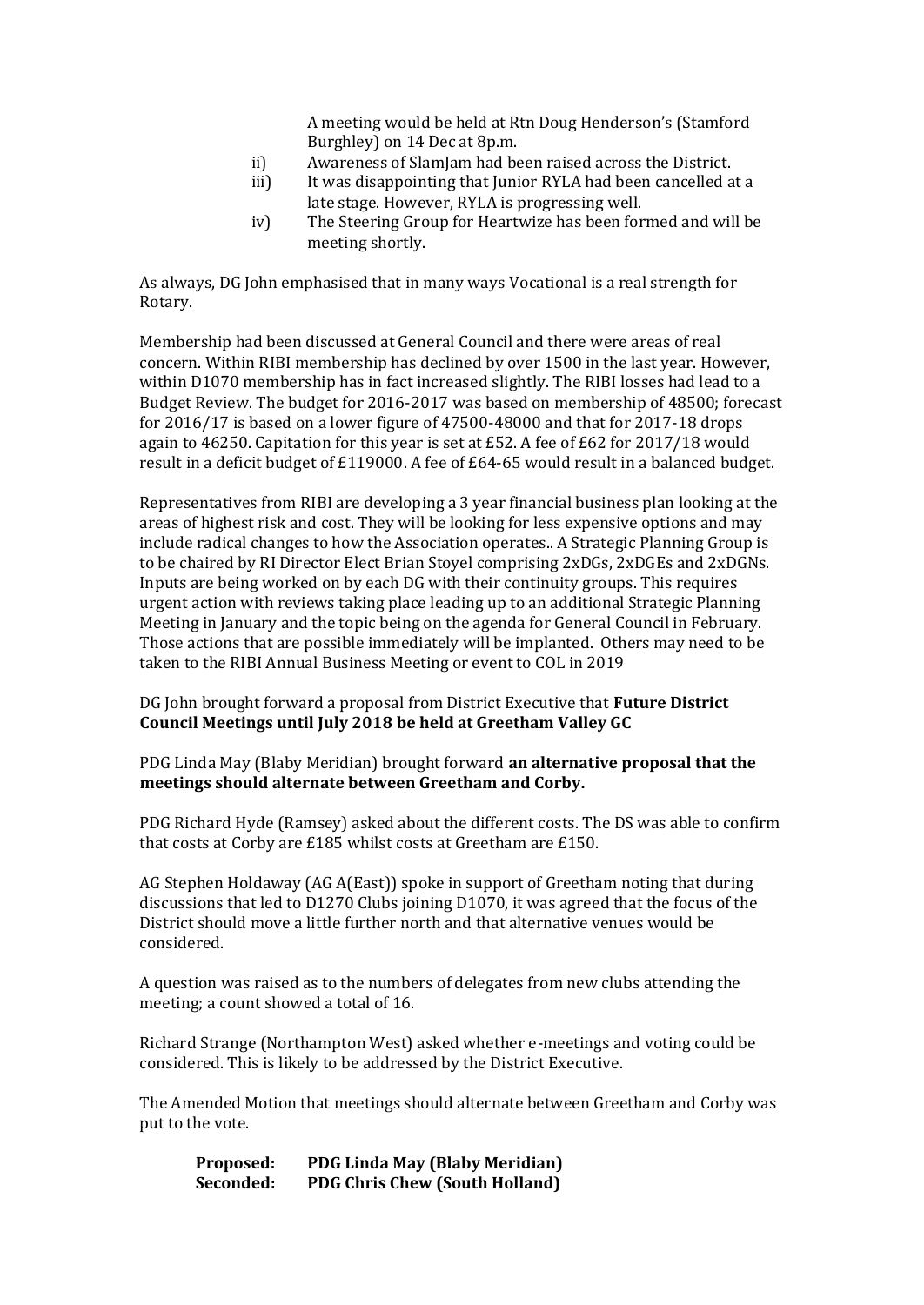The amended motion was heavily defeated.

The Principal Motion brought forward by the District Executive was then voted on. The motion was carried by a substantial majority.

# **C16/17.20.5 Presentation.**

- 1. Past RI Director and RIBI President Neville Hackett (Ashby de la Zouch) was applauded for his work with Audrey's Wells, a project in remembrance of his late wife. A great deal of effort had been put into making the project a success. A certificate in recognition of this will be presented at a later, suitable date.
- 2. IPDG Geoff followed this with another Awards Presentation of RI Certificates for Membership Development. He wished to record his appreciation to Rtn Mike Warrington who had been a great help in the provision of historical information.

# **C16/17.21 DGE Report**

Nil to add to the report already circulated**.**

# **C16/17.22 District Secretary**

A report had been circulated and there were no questions. The District Secretary informed delegates that the RI website would be down from 3-5 Dec. It was also noted that RIBI had a phonographic performance licence. This did not take away from the Club responsibility for ensuring that all necessary licences are in place.

Louise Willis (Kettering Tresham) was concerned that not all clubs had yet completed their compliance forms. DG John added that such non-compliance by clubs is unacceptable. She will be contacting those who had not yet done so.

# **C16/17.23 District Treasurer's (DT) Report**

The District Treasurer had circulated his report and the Examiner had seen them; there had been no comments.

The DT noted that historically budgets have been based on entitlement to expenses. This can often mean a surplus on budget if legitimate claims are not made. Ho also noted that we are currently carrying more than recommended reserves. In this Quarter, Q1, we are on line with the budget.

Over the Christmas season there is a great deal of financial activity taking place, often involving large amounts of cash. In handling this cash there are 2 areas of concern. Firstly, safety of the individual and, secondly, safety of cash. Each of these areas should and must be covered in a Risk Assessment. RIBI does carry insurance covering both the individual and cash. No individual should be carrying more than £500. It was noted that this may be difficult over the Festive Season but clubs should make every effort to put in place systems to meet this requirement.

# **C16/17.24 Assistant Governors' Reports**

Written reports had been circulated for each Area and the following additional comments were made: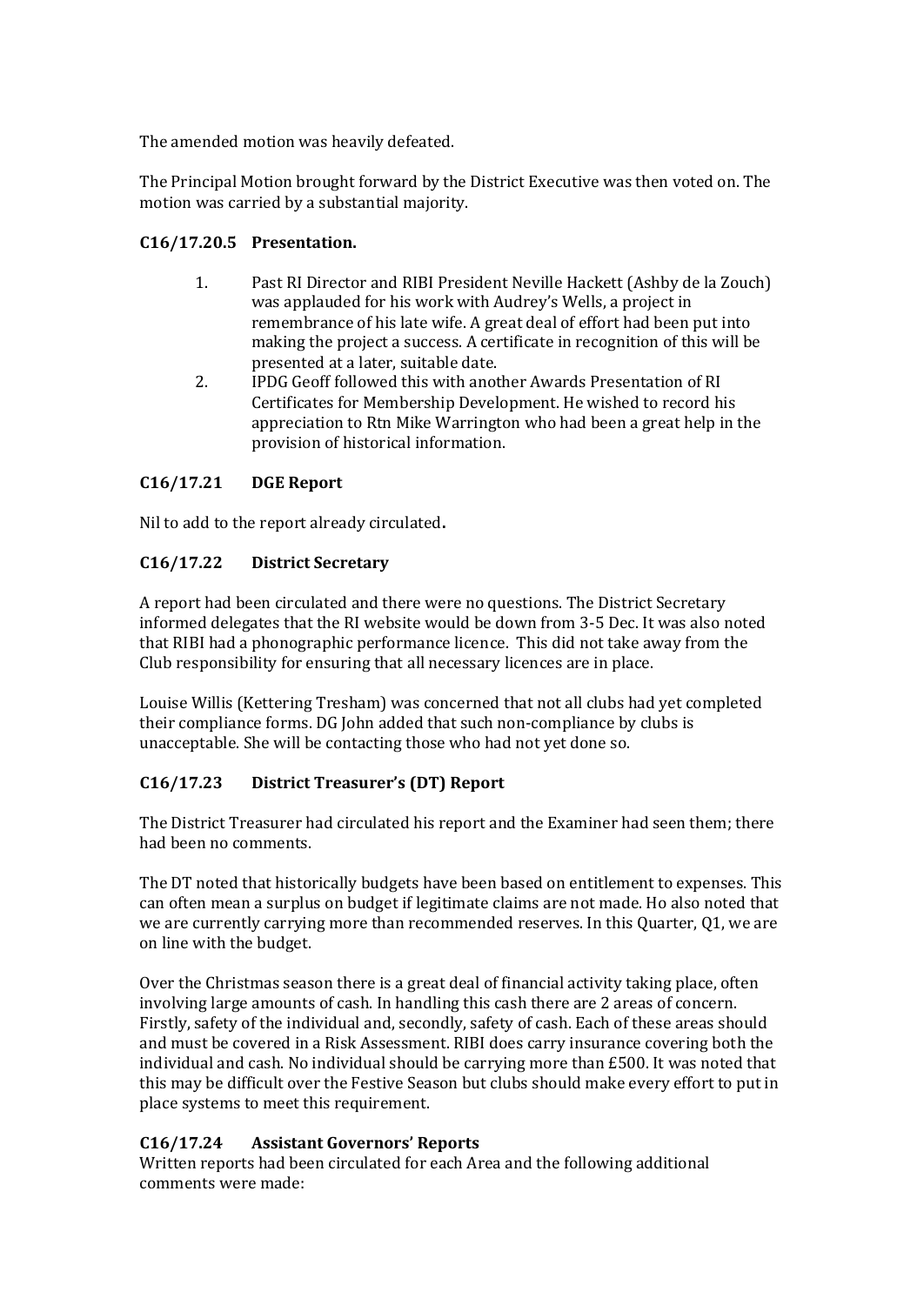Area A E Nil to add

Area A W Nil to add, however, the Purple Ball on 10 March and its associated raffle was emphasised.

Area B Nil to add.

Area C Nil to add. Rtn Nick Merritt (Uppingham) asked for clarification on cut off dates for Club Reports. DG John explained that there is no requirement for such reports for District Council and is purely an Area C issue

Area D Nil to add Area E Nil to add Area F Nil to add

### **C16/17.25 Foundation**

There was nothing to add to the report already circulated. Emphasis was given, however, to the Foundation Lunch which will be held on Sunday 2 April. A pamphlet was available for every Rtn explaining exactly what Foundation is. A request was made for those who had not yet requested a Foundation Speaker to do so as soon as possible.

#### **C16/17.26 Project Teams' Reports.**

**Youth Service.** There was nothing to add to the report already circulated. In questions, Rtn Nick Merritt (Uppingham) asked if there are lessons to be learned from Young RYLA being cancelled. Uppingham had made significant effort in this area and had they been aware there was a possibility that the few candidates that were needed to make the project viable could have been recruited.

Rtn Maureen Garriff (Lincoln Colonia) noted that D1270 had always been very successful in this area. She pleaded that it should not be allowed to happen again since from a PR perspective this year had been "a disaster".

PDG Linda May (Blaby Meridian) asked if a briefing could be arranged at a District Meeting so that everyone is informed about what is involved,

The Rotaract Coordinator was not available; however, questions were taken. PDG Richard Hyde (Ramsey) asked if meetings of Rotaract, which Ramsey had attended, continue? 2 members of Ramsey had attended RYLA. This needs to be discussed with Rtn Alan Jukes (Northampton) outside of the meeting.

**Community**. Rtn Bill Watson (Shepshed Charnwood) reported that £800 had been raised from "The Worlds Greatest Meal".

**International.** There was nothing to add to the report already circulated. Rtn Nick Merritt (Uppingham) issued a request for clubs to become involved in their International Project.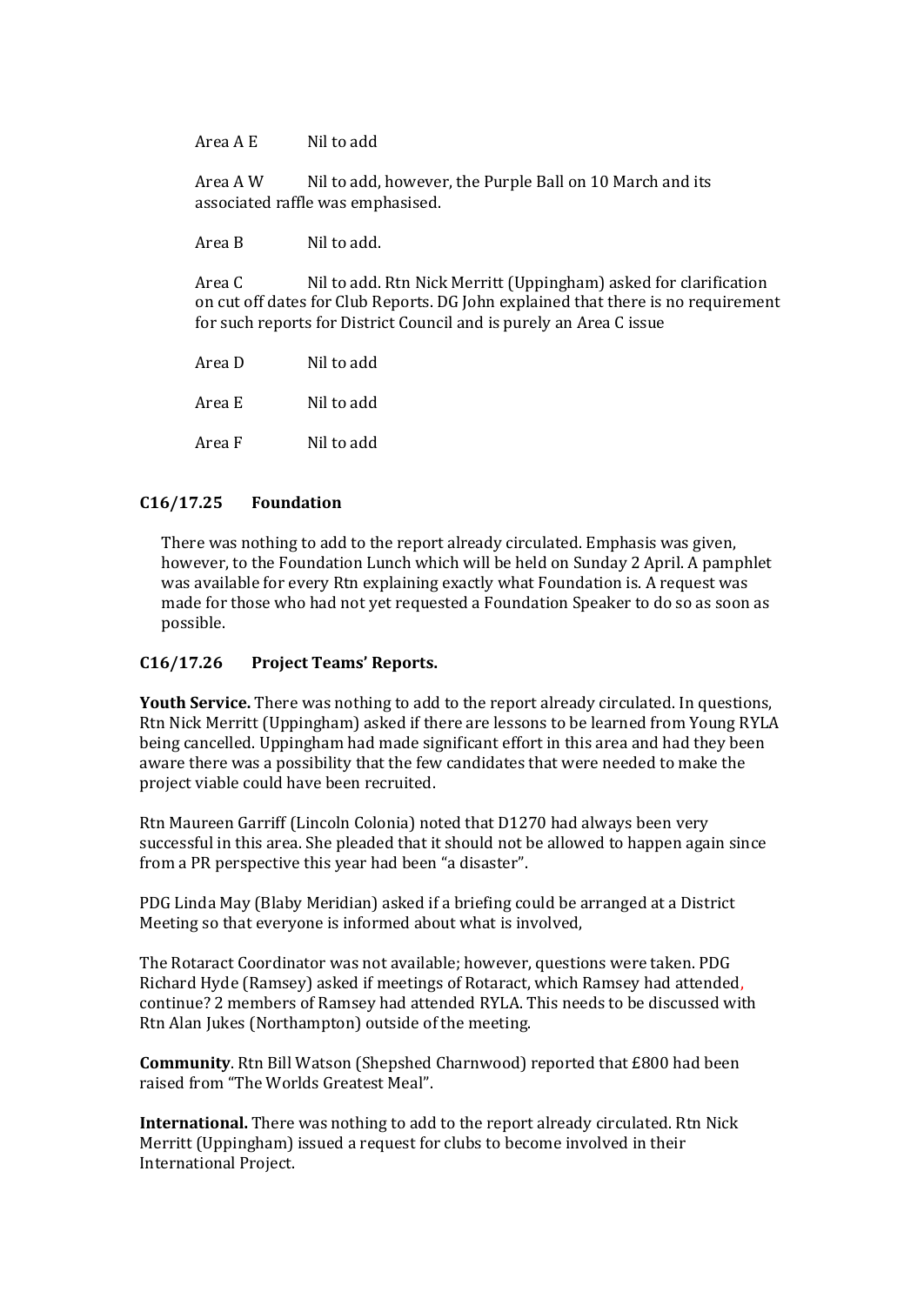## **C16/17.27 Support Teams Chairmen's Reports**

**Communications.** There were 2 issues to report:

- 1. There is now a requirement for a new District Webmaster with Word Press knowledge and experience.
- 2. **A Club Website Competition** has now been launched. Details have been sent to Club Secretaries and a copy would be available in Club Baskets at the end of the meeting.

**Vocational**. There was no report.

### **Conference Report.**

**1. Nottingham** The Conference manager reported that there was likely to be a small surplus from the Nottingham Conference in spite of the attendance problems already reported. Early Warning of potential problems ensured that early remedial action had been put in place to reduce costs.

3. The forecast Registration Fee for Llandudno is £35. This figure was unanimously accepted by the District Council. For Llandudno the format would revert to the usual means of Registration and Gala Dinner attendees.

### **Proposed: Rtn Bill Hill (Melton Mowbray) Seconded: Rtn (Kettering Tresham)**

3. **2018.** There were 2 options for 2018 Conference: Southport and Torquay. Budgets for each venue had been circulated and from those figures Torquay looked to be the most cost effective option. The forecast Registration Fees for each venue are: Southport £35 and Torquay £30.

### **When put to a vote it was agreed that Torquay would be the venue for 2018 by a large majority.**

## **Leadership Development and Training.**

There was nothing to add and there were no questions.

**Membership**. There was nothing to add to the report already circulated although aspects of Corporate membership were emphasised.

**Minor Sports.** There is a need for a new Minor Sports Organiser for 2017/8.

#### **New Club Formation**

To date there has been little activity in the pure sense of new club formation. However, there has been considerable activity in the formation of satellite club groups and this has been spread across the District with the groups associated with Northampton, Loughborough Beacon, Wreake Valley, Melton Mowbray and Boston all meeting with 10plus members and delivering service either in support of the parent club or separately. Some clubs had been in touch following DG John's visit and PDG Dick has had meetings with Boston St Botolph and Thrapston and Raunds in the last month. PDG Dick